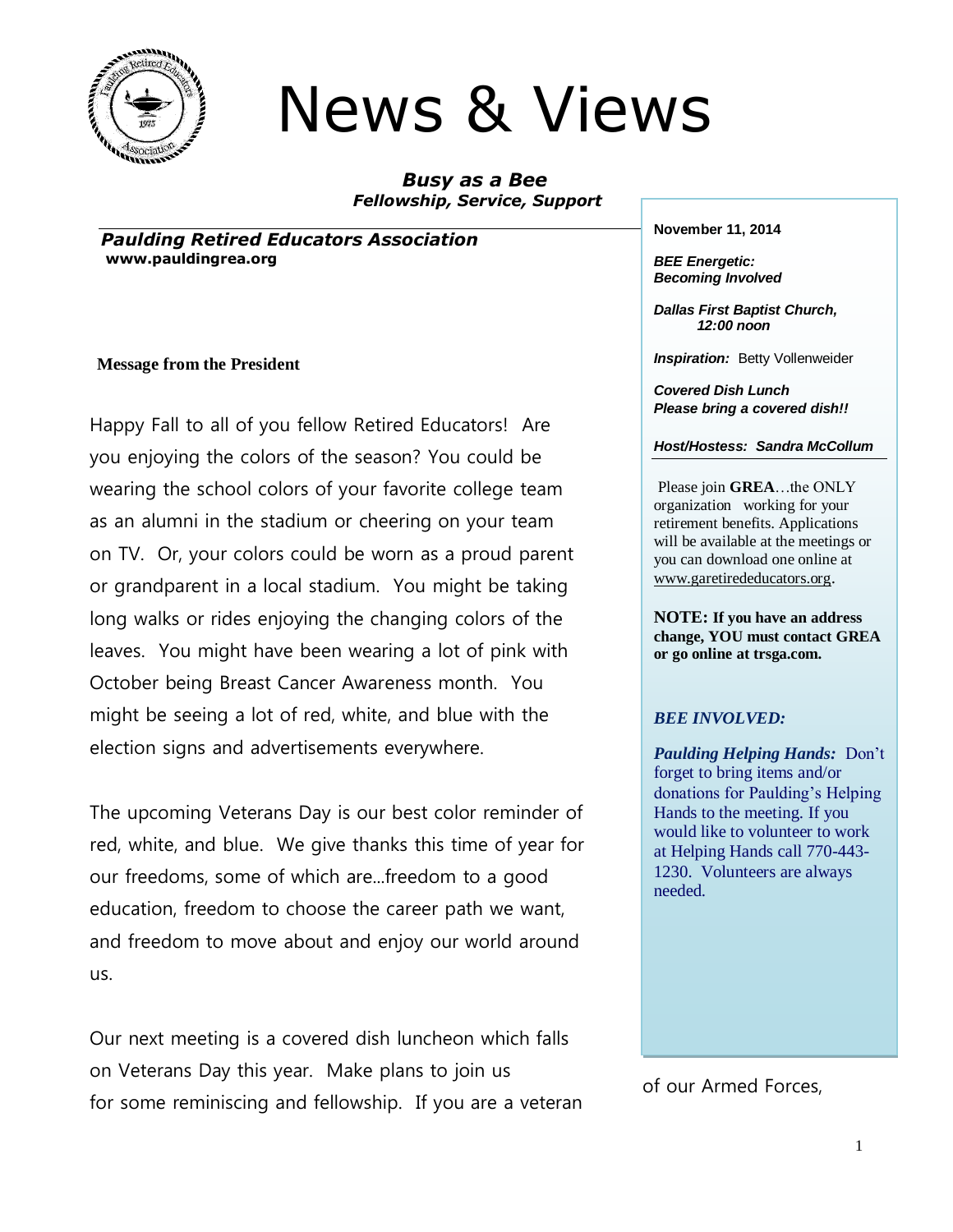come! We want to recognize you and say Thank You for your service.

Marsha and Don Rauscher



Honor Roll Plaza bricks \$100 (lettering 18 spaces/3 lines) [www.garetirededucators.org/GREA/museum.htm](http://www.garetirededucators.org/GREA/museum.htm)



#### *Scrapbook Items...*

Do you have photos of your volunteer activities? Have you received awards or recognitions? If so, please bring copies of these to the PREA meetings or send to Betty Vollenweider, Scrapbook chair.

All PREA members: please notify the organization by replying to Connie Tibbitts concerning any **publicity** you have received. Especially important are awards, recognition, or volunteering in the community.

**We are very proud of Betty Vollenweider and her committee for putting together an awesome scrapbook for last year. If you would like to be on this committee let Betty know---all are welcome.**

#### **What's the Buzz:**

Welcome new members Donna Gore and Frances Rakestraw!!!

Thoughts and Prayers go out to Don and Marsha Rauscher in the passing of Don's Mother.

Best wishes go out to several with health concerns: Gloria Morris, Retha Tibbitts, and Russell Dickey

### **Handbook correction: Randy and Margaret Arnold's new phone number is 678-402-5784**

**Please let us know if you have news of any of our fellow Retirees that you would like to include in our PREA newsletters.**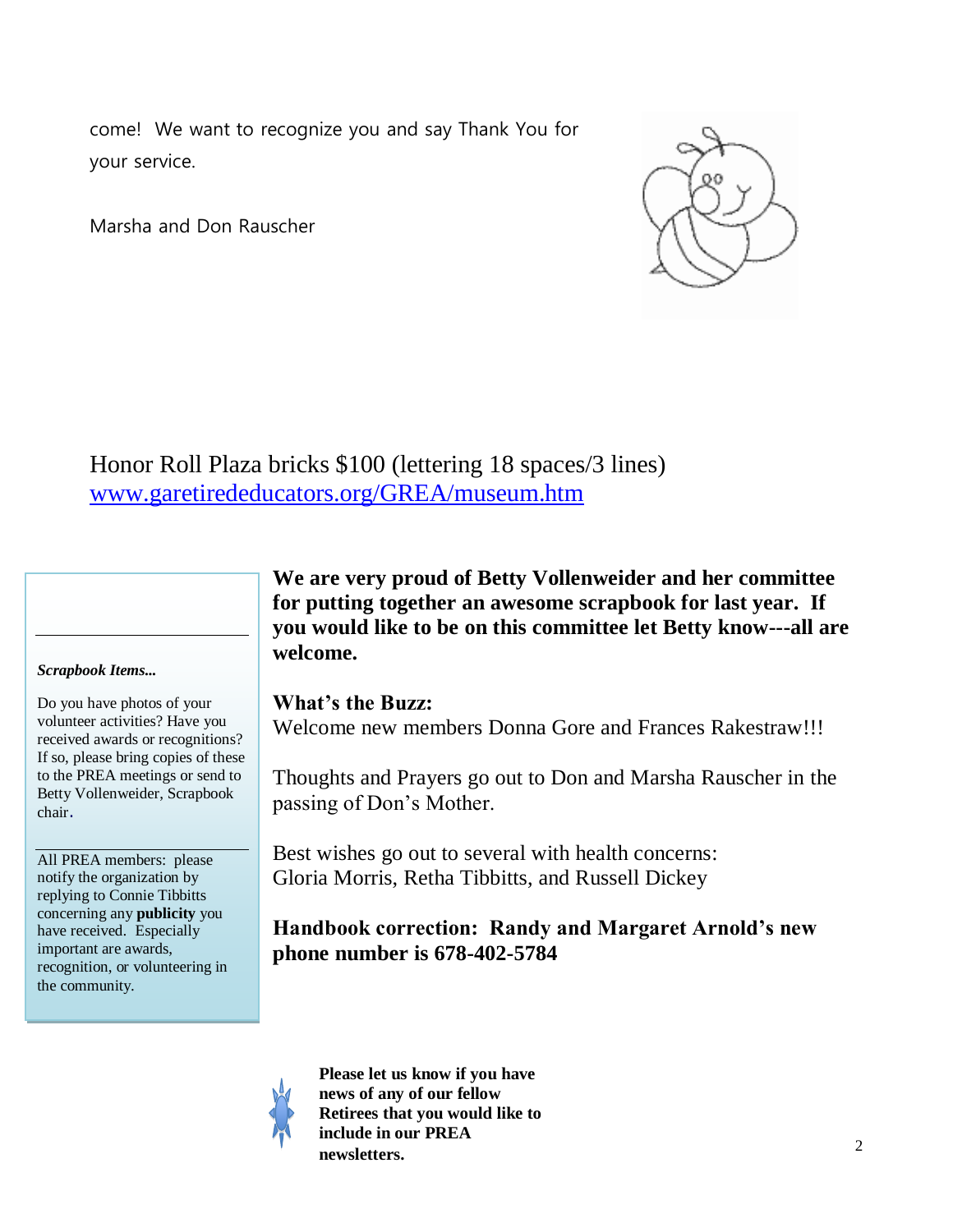### **Worker Bees:**

Retirees make great volunteer! Make sure you continue to let us know your volunteer hours/we turn these into the state GREA office. Any hours from April 2014 to March 2015 may be turned in for this year.

- \_\_\_\_\_Hours in Education/youth activities
- \_\_\_\_\_Hours in health/community fields
- \_\_\_\_\_Hours in other areas

Each meeting we hope to feature various activities our fellow retirees are participating in. We have soooo much time now!

## **Buzzing Around:**

We are hoping to plan some fun "Road Trips" this year. Lots of people want to go places and would like others to drive or be with them. Let us know if you have any ideas for good trips. Cathy Amos is already working on a trip for us to the Carlos Museum at Emory University where she volunteers.

Check out FoRP Travel. It is the travel agency for Educators! This company will provide a % back to our scholarship fund! [www.forptravel.com](http://www.forptravel.com/)  Phone number: 770-459-7055.

## **Helping the Hive:**

Bernie Booth, retired ROTC from Hiram High School is our Paulding Chapter Chair of this year's **Presidents Special Project.** We are collecting the tab tops from drink cans to donate to the Shriners Children's Burn Center. As last reported the number is up to 5,841 and still counting!!! So drink up and bring those tabs in as we continue to do what we do best, help children. Each chapter is asked to collect 10,000 tabs this year. We can do this!!!

Bring **Canned Goods** to each meeting for donations to Helping Hands Food Pantry!!!